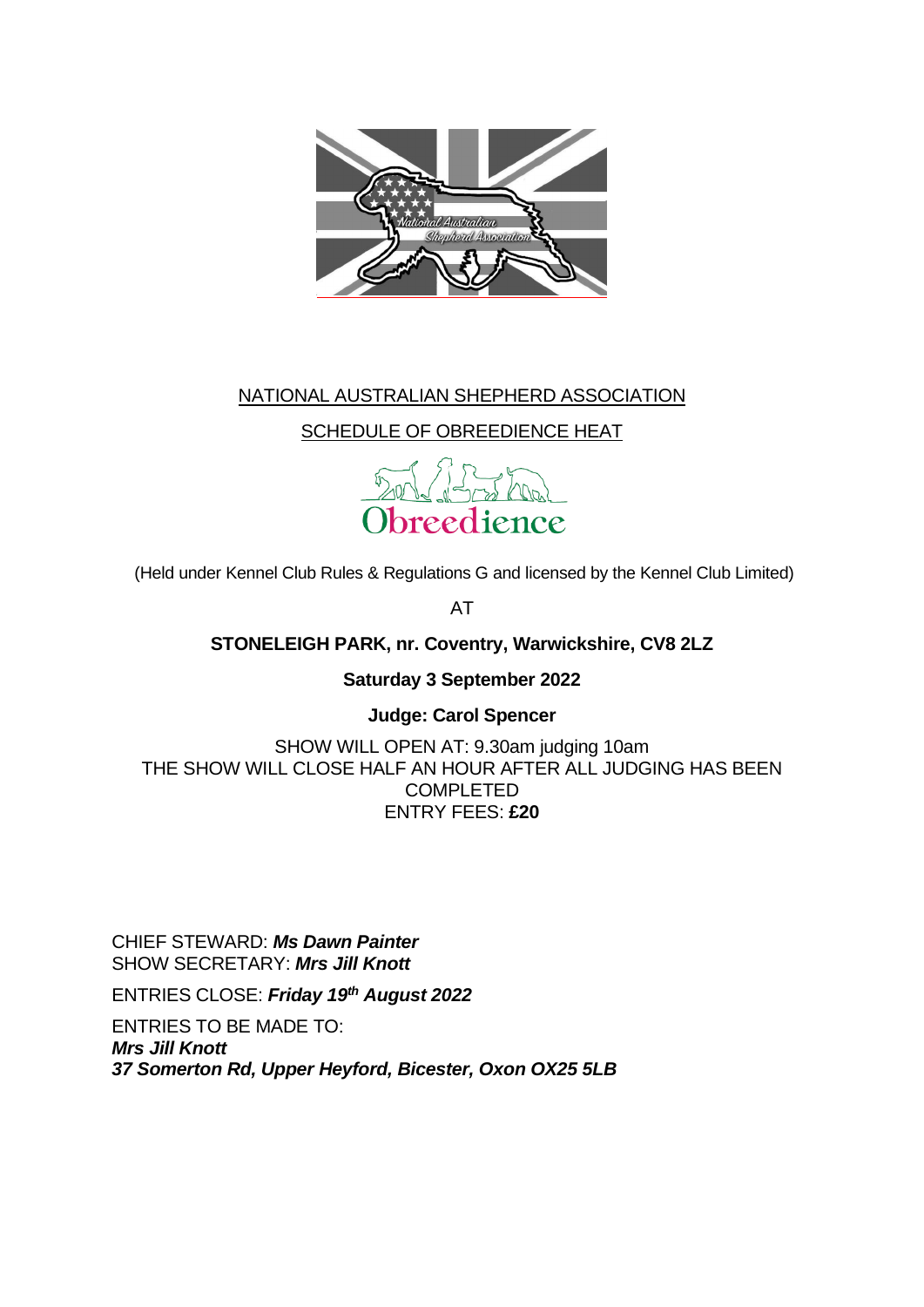### **RULES AND REGULATIONS**

These rules and regulations are to be read in conjunction with the Kennel Club Obedience Show Regulations G. It is the responsibility of everyone entering this show to make themselves familiar with the Kennel Club G Regulations, available from the Kennel Club.

- 1. Dogs entered at Kennel Club licensed Shows must be registered at the Kennel Club in accordance with Kennel Club Regulations for Classification and Registration B.
- 2. All dogs registered and resident outside the UK must be issued with a Kennel Club Authority to Compete number before entry to the show/event can be made. All overseas entries without an Authority to Compete number will be returned to the exhibitor/competitor.
- 3. Only dogs of six calendar months of age and over are eligible for competition at Kennel Club licensed Shows.
- 5. Only Postal Entries will be accepted.
- 6. Running orders will be available on the day. Running orders MUST be strictly adhered to.
- 7. The Committee reserves to itself the right to refuse entries.
- 8. In the event that the show is cancelled due to unforeseen circumstances, the society will refund fees, less reasonably incurred expenses. If the show processor has the provisions to do so, competitors will be refunded in the manner in which they had entered the show, but in any event the society will refund fees within 3 months of the show date to all those who had entered and requested a refund within 1 month of the show date.
- 9. For the duration of the show all dogs, including those in the exercise area, must be on a lead except when competing in the competition.
- 10. Animals allowed in Event

No animal other than one officially entered shall be brought into the precincts of the event during its continuance, except any dogs registered to assist the disabled, or dogs required for educational or instructional purposes or by permission of the General Committee.

However, at the discretion of the show society, a dog brought to the show by a spectator may be admitted into the precincts of the dog show, with the provision that those in charge of the dog sign a declaration confirming the dog is free from disease and that the dog will be kept under proper control at all times.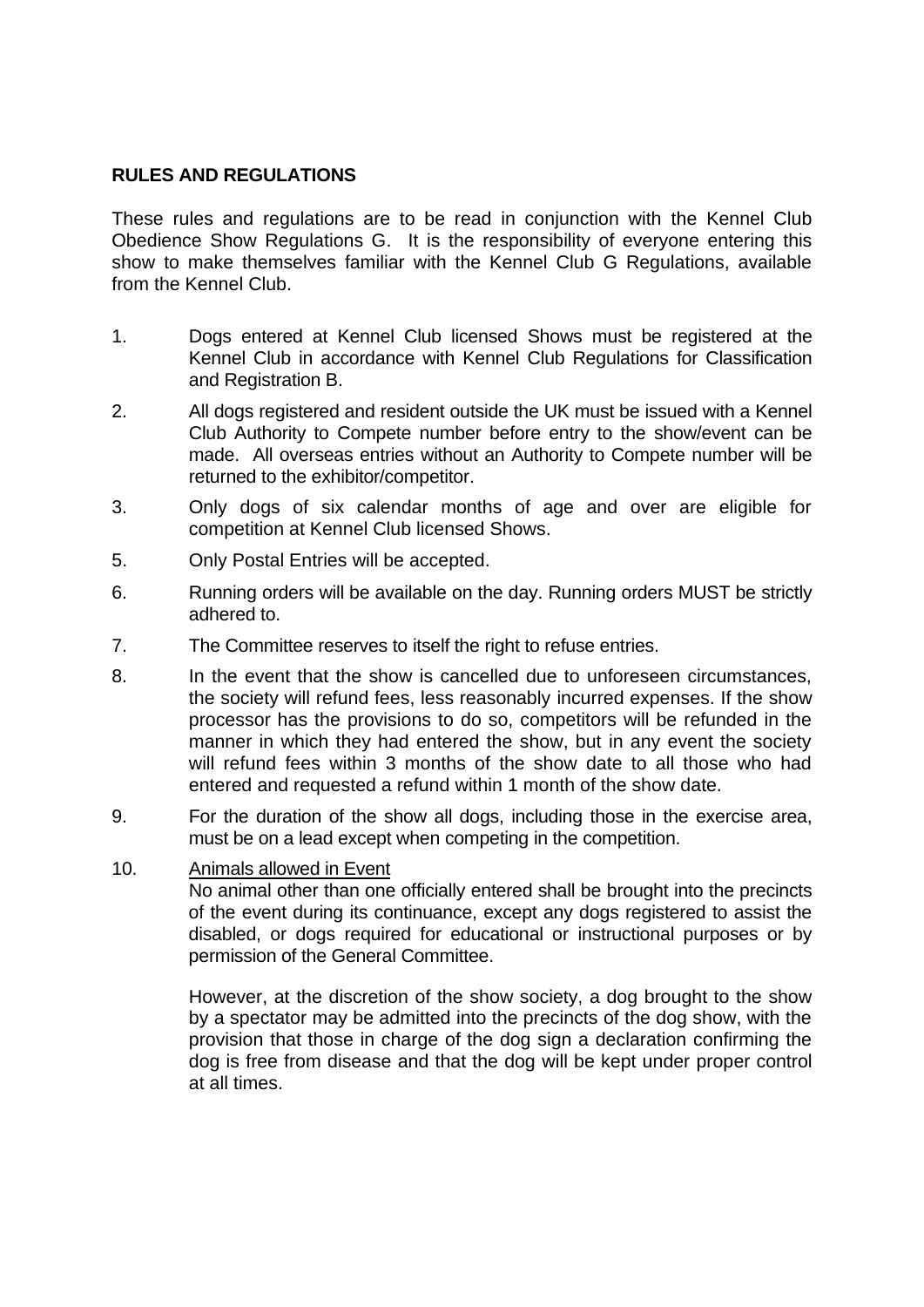- 11. Following discussion between the Chief Steward and the show management and/or a veterinary surgeon, a dog shall be prevented from competing and/or removed from the Show if it is:
	- a. A bitch which is in season.
	- b. Suffering from any infectious or contagious disease.
	- c. Interfering with the safety or chance of winning of an opponent.
	- d. Of such temperament or is so much out of control as to be a danger to the safety of any person or other animal.
	- e. Likely to cause suffering to the dog if it continues competing.

The circumstances of such a removal shall be recorded in the show Incident Book and submitted to the Kennel Club.

- 12. Dogs will be disqualified if proved to have been handled in the class by the scheduled judge's spouse or immediate family, or resident at the same address as the scheduled judge.
- 13. No person shall carry out punitive correction or harsh handling of a dog at any time within the boundaries of the Show.
- 14. No competitor shall impugn the decision of the Judge or Judges.
- 15. Should a judge be unable to fulfil the appointment to judge the Committee reserves the right to appoint another judge.
- 16. Should circumstances so dictate the Society, in consultation with the judges, may alter arrangements as necessary. Such changes and the circumstances surrounding them will be reported to the Kennel Club.
- 17. State the amount of prize money or that no prize money is on offer.

#### 18. **DOGS IN VEHICLES ON HOT DAYS**

Your dog is vulnerable and AT RISK if left in a vehicle in high temperatures and even on days considered as slightly warm. Please take care of your dog.

If your dog is found to be at risk forcible entry to your vehicle may be necessary without liability for any damage caused.

#### 19. Welfare of Dogs

A competitor whose dog is entered at a Kennel Club licensed event should take all reasonable steps to ensure the needs of their dog(s) are met, and should not knowingly put their dogs' health and welfare at risk by any action, default, omission or otherwise. A breach of this Regulation may be referred to the Board for disciplinary action under Kennel Club Rules and Regulations. The use of pinch collars, electronic shock collars, or prong collars, is not permitted at any show licensed by the Kennel Club. This shall apply at the venue and within the precincts of the show.

20. Food and/or toys shall not be carried or given to a dog under test, except a toy may be used for scent and retrieve, as well as at the end of the Stop the Dog exercise. Competitors must not distract other dogs when rewarding their dog with play.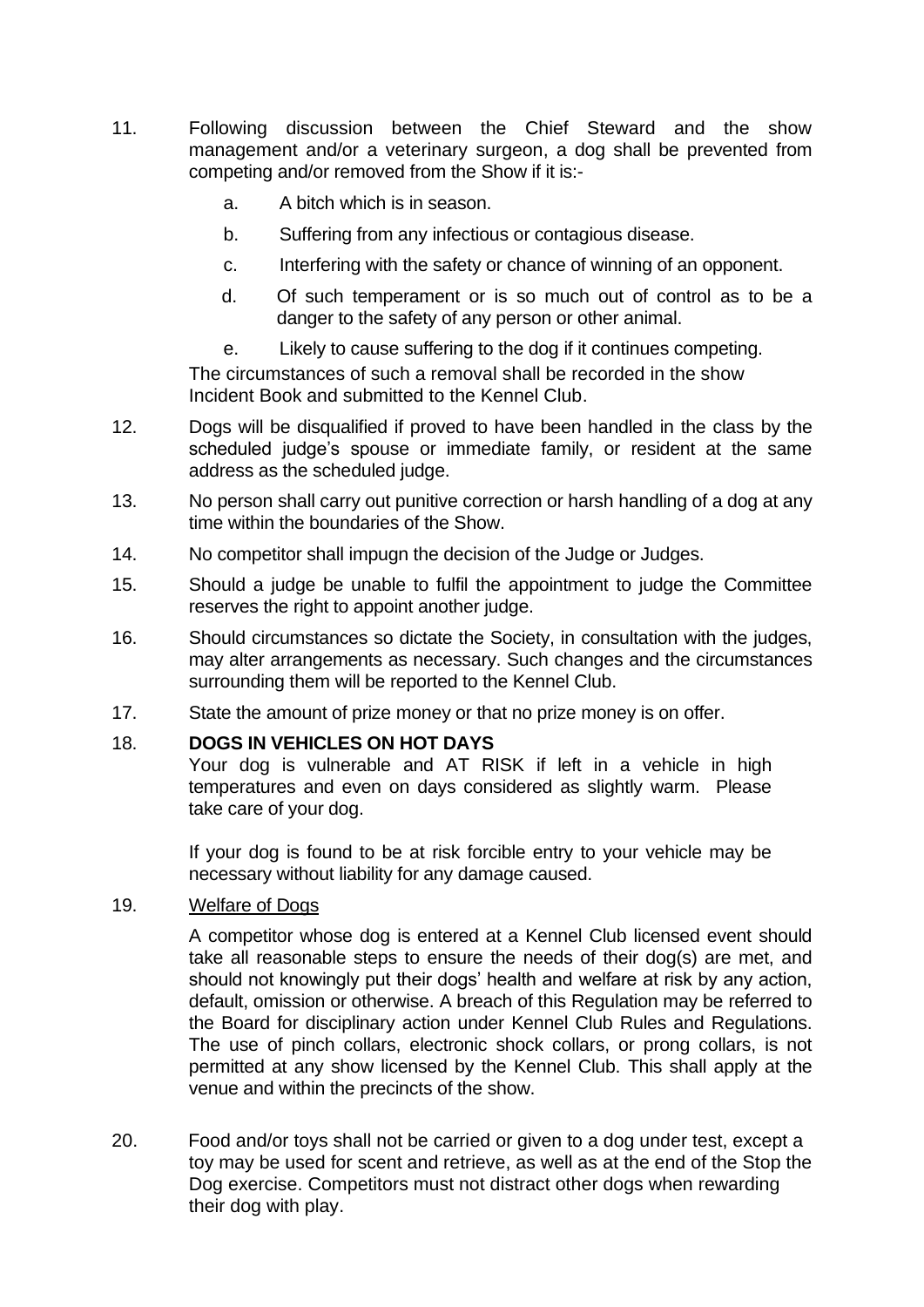## **Obreedience Crufts Team Competition (Special) 2023**

### **Introduction**

The aim of Obreedience is to encourage a wider variety of different breeds to take part in a competition which includes some of the exercises generally associated with Obedience. Obreedience is a team event and highlights the abilities of different breeds in a relaxed and fun competition.

Each team is comprised of four handlers and four dogs who take part in two rounds of competition. The first section requires all four dogs to complete a round of heelwork together as a group, with the dogs and handlers being assessed on their ability to complete different moves whilst remaining synchronised as a team. This first round is marked out of ten points.

Round two features four set exercises and each team member has to complete one of four different exercises. The exercises include a Retrieve (handler's own article), Send to Bed, Stop the Dog and Scent over Articles. Round two is marked out of 40 points (10 points per set exercise). Once all teams have completed the two rounds, the scores are compiled and the team with the highest score will be placed first.

#### **Heats**

All heats must take place at Kennel Club licensed events and the class name in the schedule should replicate exactly the name of the competition as stated in these rules.

Dogs entered must be registered with the Kennel Club on the Breed Register or on the Activity Register, as a Kennel Club recognised pedigree breed (cross breeds are not eligible to compete in Obreedience).

To qualify for the final points will be accumulated throughout the year at designated heats.

The team name should remain the same throughout all the heats. Substitution of dogs or handlers cannot be made after the closing date for that heat. A dog may only compete in one team per heat.

If at the conclusion of the heats there is an equality of points, the team which has achieved the highest place will take preference.

The heats will be scheduled as a Special class for pedigree dogs. There will be separate heats with the top 10 teams at each heat eligible to receive points.

## **Eligibility**

Each team will consist of 4 dogs of the same breed with 4 separate handlers, plus up to 2 reserves at each heat. Teams are allowed to use different dogs at each heat, providing they are of the same breed. Only one team per breed will qualify for the Crufts final. No more than one dog in each team can have won out of Class A at Kennel Club licensed G regulation Open or Championship obedience shows.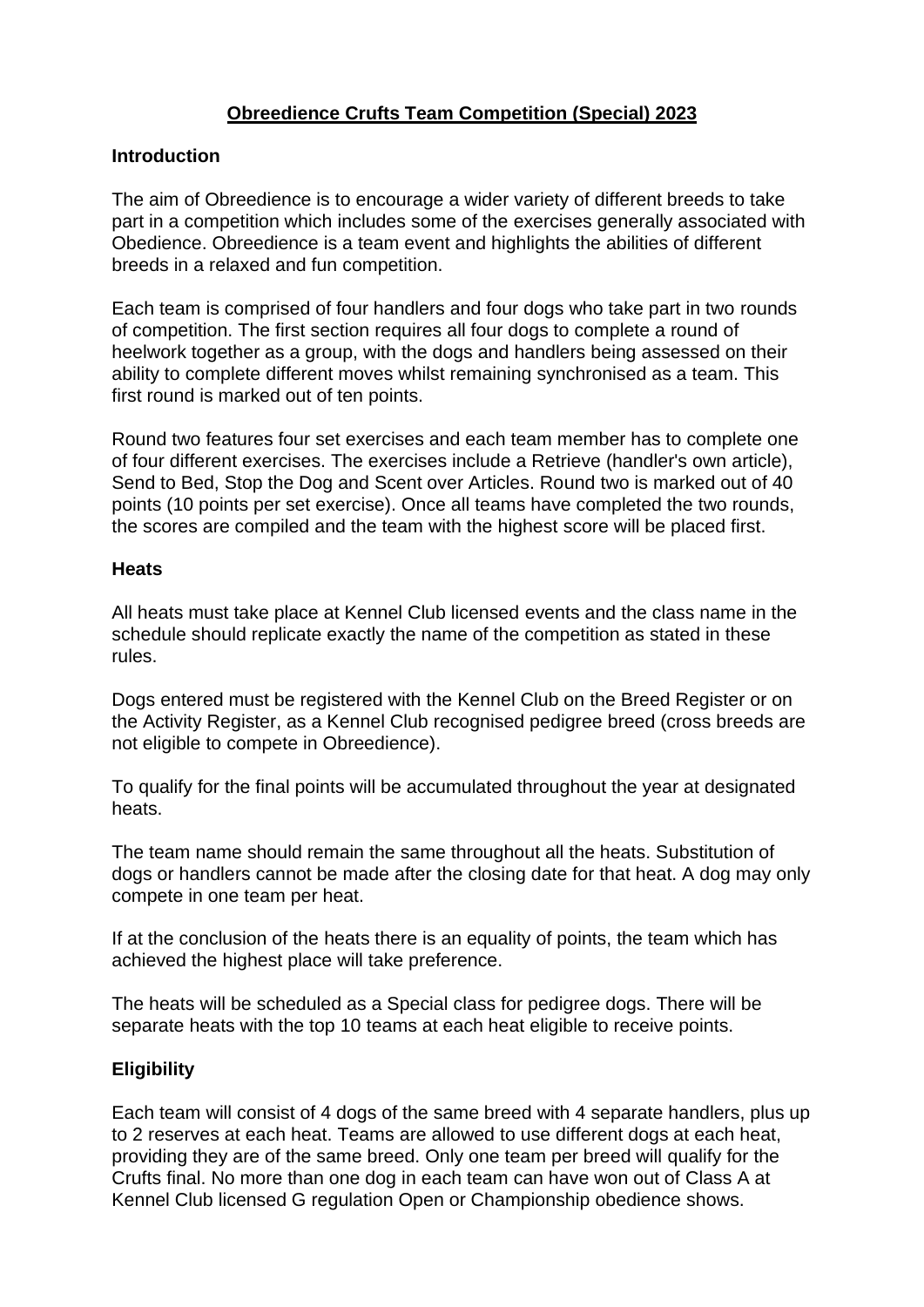## **Competition Rules**

The competition will include two rounds per team. The first round will be team heelwork, with the team either working side by side or one behind the other, as directed by the ring steward. The judge will be looking for consistency of teamwork, rather than competitive Obedience heelwork. The second round will involve one dog per team undertaking one of the following exercises: Scent, Send to Bed, Retrieve (handler's own article), Stop on Command and play. Should there be an equality of marks within the top 10 teams after both sections, a run off will be held with both teams completing the heelwork exercise.

## **Qualifying For Final (to be held at Crufts)**

There is no limit on the number of heats in which a team may compete. Points will be awarded to the team as follows:

1<sup>st</sup> place = 10 points, 2<sup>nd</sup> place = 9 points etc. down to 10<sup>th</sup> place = 1 point.

After the final heat has taken place, the top ten teams will be invited to compete at Crufts, selection will be subject to the Crufts management's discretion:

1) The team with the highest number of points within each breed will represent that breed in the Final. In the event that two or more teams of the same breed have the same number of points, the team which has achieved the highest placing at the heats will take precedence. A maximum of three breeds will be invited to compete in the final from any one Breed Group subject to the Crufts management's discretion.

2) If more than three Breed Representative Teams within the shortlist belong to the same Breed Group, only the three highest scoring teams within that Group will be invited to compete at Crufts 2019. The remaining places in the top ten will be offered to the Breed Representative Team(s) with the next highest total points.

3) It is down to the team managers discretion as to who competes within the team invited to compete at Crufts.

4) Should your team be successful in qualifying for the finals at Crufts an entry fee of £40 per team will be required.

## **Administration**

NOTE TO EVENT ORGANISERS: The Event Secretary should record the **top ten**

placed teams and send the results and entry forms to the Working Dog Activities Team at the Kennel Club within 14 days of the show [\(obedience@thekennelclub.org.uk\)](mailto:obedience@thekennelclub.org.uk). Entry Forms and Schedules should also be emailed to [\(obedience@thekennelclub.org.uk\)](mailto:obedience@thekennelclub.org.uk) when available for inclusion on the website.

**These results should include the name of the team, name of the Breed, the team captain's name, email address and address and the handlers, dogs and reserves in the team.**